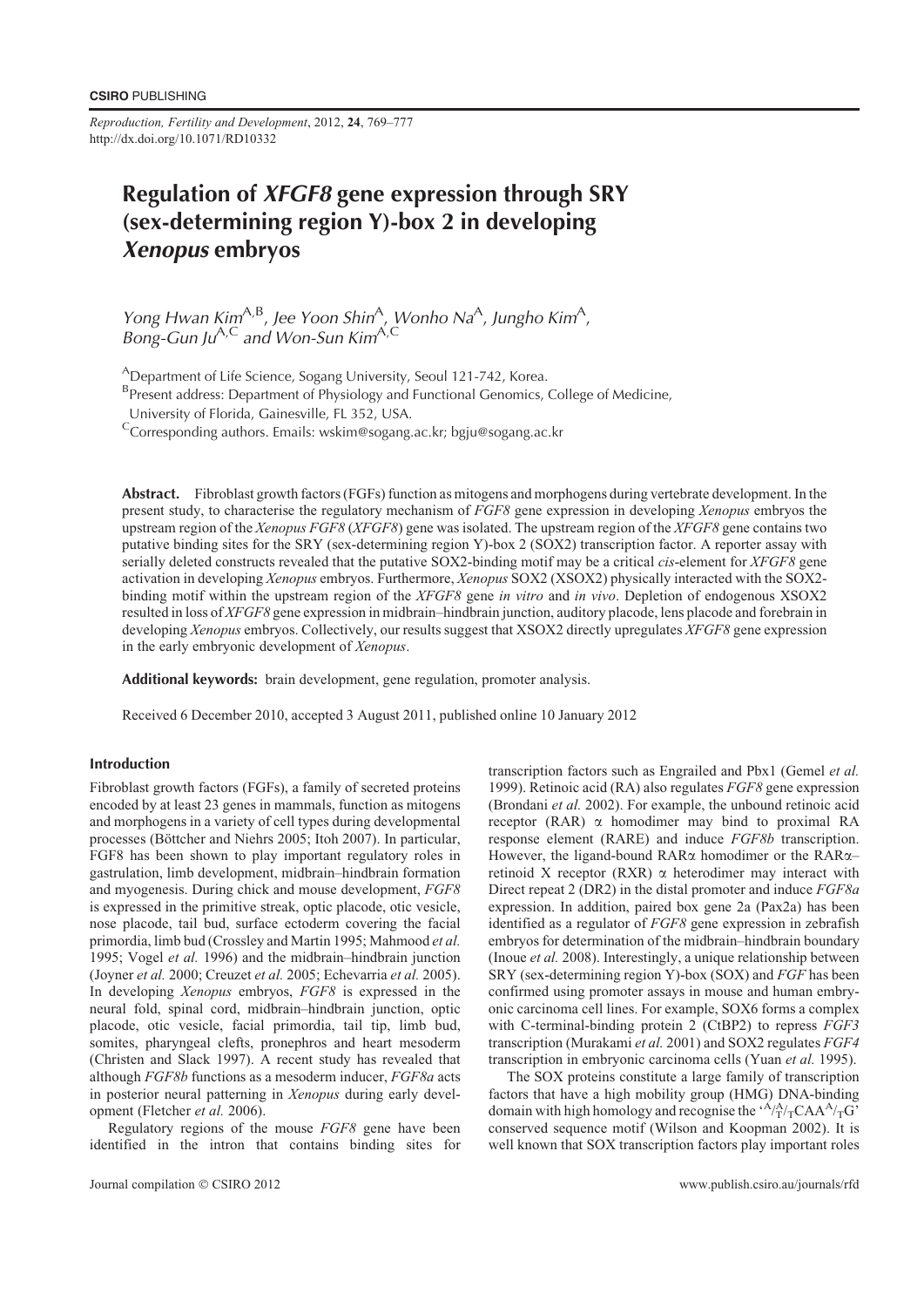in cell lineage determination and differentiation during vertebrate embryogenesis, either activating or repressing specific target genes through interactions with different partner proteins (Pevny and Placzek 2005; Kiefer 2007).

In the present study, we cloned the upstream regulatory sequences of the *Xenopus FGF8* (*XFGF8*) gene to investigate mechanisms regulating *XFGF8* gene expression. The results indicate that the *Xenopus* SOX2 (XSOX2) transcription factor activates gene expression via direct interaction with the upstream SOX2-binding motif of the *XFGF8* gene in early developing *Xenopus* embryos.

## Materials and methods

# Xenopus embryo manipulations

*Xenopus laevis* embryos were obtained by mating adult female and male *X. laevis* primed with 550 and 300 units human chorionic gonadotropin (Sigma, St Louis, MO, USA), respectively. Fertilised eggs were dejellied in 2.0% L-cysteine (Sigma), dissolved in  $1 \times$  Marc's modified Ringer (composition (in mM): NaCl 110; KCl 2, MgCl<sub>2</sub> 1; CaCl<sub>2</sub> 2; NaHCO<sub>3</sub> 2; HEPES 5, pH 7.8) and cultured in  $0.1 \times$  Marc's modified Ringer. Embryos were staged according to Nieuwkoop and Faber (1967).

#### Cloning of the upstream region of the XFGF8 gene

To investigate the mechanism regulating *XFGF8* gene expression, we first screened the *Xenopus* genomic DNA library (Stratagene, La Jolla, CA, USA) with a 710-bp, [x-<sup>32</sup>P]-dCTPlabelled, 5'-untranslated region (UTR) of *XFGF8b* as a probe (Shim *et al.* 2005). After high stringent screening of 1.5 million lamda plaques, a 2.4-kb genomic fragment of the *XFGF8* gene was subcloned into the *Not*I site of pBluescript SK(–) plasmid (Stratagene).

# Reporter plasmids and luciferase reporter assay

To determine the elements crucial for *XFGF8* regulation, a 2.4-kb genomic fragment containing 2005 bp of a putative transcriptional regulatory region and 417 bp of a 5'-UTR of the *XFGF8* gene was subcloned into the *Sac*I site of pGL2 basic luciferase reporter vector (Promega, Madison, WI, USA) and designated as  $-2715$ /Luc (nucleotides (nt)  $-2715$  to  $-293$ ; note, nt are numbered in the  $5'$  to  $3'$  direction from the translation initiation site). In addition, four deletion reporter constructs of the upstream region were generated by polymerase chain reaction (PCR) and designated as  $-2591/Luc$ ,  $-2502/Luc$ ,  $-2428/$ Luc and  $-2309$ /Luc. The PCR primers used to generate the deletion constructs were as follows: for  $-2591/Luc$ ,  $5/200$ AAC TGT GTC ACT GAA AGG CTC TCC C-3' (forward) and 5'-GAG CTC ACG CCT CTC AAG AGC AAG A-3' (reverse); for -2502/Luc, 5'-AAC TGA CCT TAT TCT CTC TCT CTC T-3' (forward) and 5'-GAG CTC ACG CCT CTC AAG AGC AAG A-3' (reverse); for  $-2428/Luc$ , 5'-AGA ATT TCC CTT AAT TCC ACT GTG C-3' (forward) and 5'-GAG CTC ACG CCT CTC AAG AGC AAG A-3' (reverse); and for  $-2309$ /Luc, 5'-CAG TGA CAA ATT TTA TGG GTC TTA T-3' (forward) and 5'-GAG CTC ACG CCT CTC AAG AGC AAG A-3' (reverse).

The *XFGF8* reporter constructs (50 pg) were coinjected with the pCMV-renilla luciferase internal control plasmid (5 pg) into each *Xenopus* blastomere at the 2-cell stage. Embryos were grown until the neurula stage (Stage 15). Five pools of two embryos (total 10 embryos) were assayed independently for luciferase activity and the same experiments were repeated three times using the Dual-Luciferase Assay System (Promega). Briefly, embryos were homogenised in  $200 \mu L$  passive lysis buffer and  $20 \mu L$  cleared lysate was assayed sequentially for firefly and renilla luciferase activities. Renilla luciferase activity served as an internal control against which the firefly luciferase activity of the *XFGF8* upstream region was normalised.

#### Microinjection of Xenopus embryos

Fertilised eggs were collected and microinjected with the reporter DNA, cDNA, synthetic RNA or morphlolinos (MO) as described previously (Sive *et al.* 2000). Microinjection was performed in  $1 \times$  Marc's modified Ringer containing  $3\%$  Ficoll-400 using a Nanojector (Drummond, Broomall, PA, USA). A microelectrode puller (PP830; Narishige, Tokyo, Japan) was used to pull the needle (7.0-nL micropipettes; WPI, Sarasota, FL,USA). The diameter of the tip of the injection needle was  $10-20 \mu m$ . The needle tip was clipped with forceps before use. After injection, embryos were maintained in  $0.33 \times$  Marc's modified Ringer with 50  $\mu$ L mL<sup>-1</sup> gentamycin.

## Prediction of transcription factor binding sites

Putative transcription factor binding sites were analysed using the Alggen PROMO Internet-based transcription factor binding site program [\(http://alggen.lsi.upc.es/cgi-bin/promo\\_v3/promo/](http://alggen.lsi.upc.es/cgi-bin/promo_v3/promo/promoinit.cgi?dirDB) [promoinit.cgi?dirDB](http://alggen.lsi.upc.es/cgi-bin/promo_v3/promo/promoinit.cgi?dirDB) =  $TF_8.3$ , accessed 3 September 2009) with the default setting of 15% dissimilarity value (Messeguer *et al.* 2002; Farre *et al.* 2003).

# RNA isolation and reverse transcription–PCR analysis

Total RNA was isolated from 10 embryos at various stages using TRIzol (Invitrogen, Carlsbad, CA, USA). The cDNA templates were synthesised using M-MLV reverse transcriptase (New England Biolabs, Ispwich, MA, USA). Each cDNA was amplified using *pyrobest* DNA polymerase (TaKaRa, Dalian, China). The thermal cycling conditions consisted of  $57^{\circ}$ C for 30 s, followed by an initial denaturation step at  $96^{\circ}$ C for 5 min and then 30 cycles of 95 $\degree$ C for 30 s, 57 $\degree$ C for 30 s and 72 $\degree$ C for 30 s. A 5-µL aliquot of each PCR product was resolved by  $1\%$ agarose gel electrophoresis and observed with ethidium bromide. Transcript levels were normalised against *Xenopus ornithine decarboxylase* (*XeODC*). The reverse transcription–PCR (RT-PCR) primers used in the present study were as follows: for *XFGF8*, 5'-GCG GAT GAA ATG TAC GGA CT-3' (forward) and 5'-ATG CAG TTG CAC GTC TTG AG-3' (reverse); and for *XSOX2*, 5'-GAG GAT GGA CAC TTA TGC CCA C-3' (forward) and 5'-GGA CAT GCT GTA GGT AGG CGA-3' (reverse). Primers for *XeODC* were as described by Agius *et al.* (2000).

#### Preparation of the XSOX2 construct

In order to obtain full-length *XSOX2* cDNA for *in vitro* transcription and electrophoretic mobility shift assay (EMSA),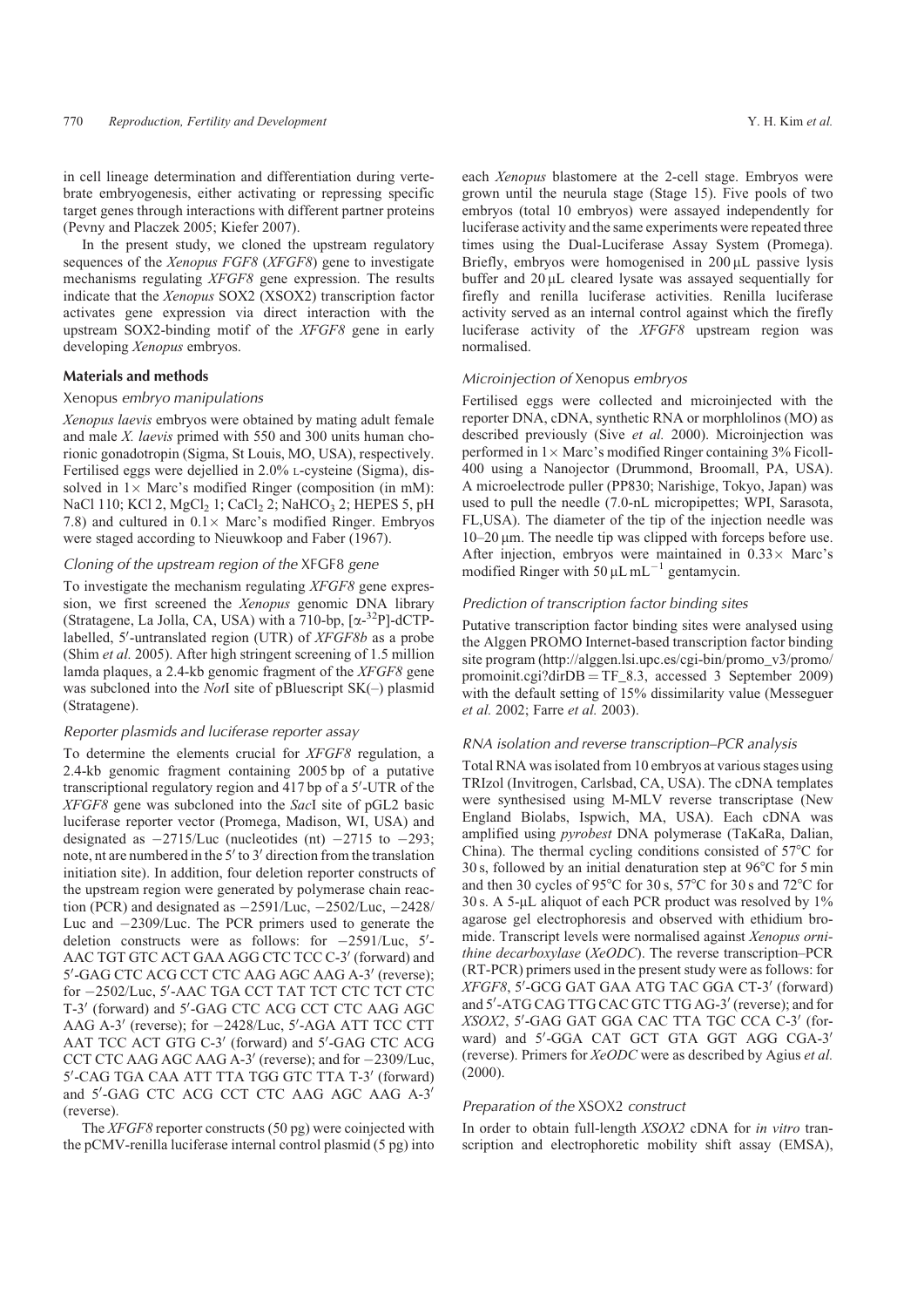cDNA was amplified using total RNA from the head region of *Xenopus* tadpoles at Stage 35. Primers were designed using the *XSOX2* cDNA sequence in GenBank (Accession no. AF005476). The PCR primers used to clone the *XSOX2* cDNA were 5'-AGG CCT CGA GAC ACG CCG CCT CGA TGT ACA G-3' (forward) and 5'-GGC TCT AGA TTT TTC ACA TGT GCG ACA GAG-3' (reverse). The PCR-generated *XSOX2* product was inserted into pcDNA3-Flag tag vector and pTrcHis A vector (Invitrogen).

#### In vitro transcription for capped XSOX2 mRNA synthesis

C-Terminal Flag octapeptide (DYKDDDDK)-tagged *XSOX2* mRNA (*XSOX2*-*Flag* mRNA) was synthesised using the mMESSAGE mMACHINE kit (Ambion, Austin, TX, USA) after linearisation of pcDNA3 vector containing XSOX2-Flag by *Xba*I for overexpression of XOX2-Flag protein in *Xenopus* embryos. The mRNA synthesised automatically contains a 7-methyl guanosine cap structure at the  $5'$  end, as designed by the kit. The mRNA synthesised was purified by standard phenol–chloroform extraction (Sambrook and Russell 2001). Ethanol precipitation was performed at  $-70^{\circ}$ C overnight, followed by centrifugation at 4°C for 30 min at 12 000g. Capped mRNA was resuspended in nuclease-free water.

# Depletion of endogenous XSOX2 by MO

The *XSOX2* antisense MO (*XSOX2-AS* MO; 5'-AGC TCG GTC TCC ATC ATG CTG TAC-3') was designed to deplete XSOX2 protein in developing *Xenopus* embryos (Gene Tools, Philamath, OR, USA). A random sequence standard morpholino (StdMO) and a 5'-mismatched *XSOX2* MO (*XSOX2* 5'-misMO) served as controls. Morpholinos (20 ng) were injected into each *Xenopus* blastomere at the 2-cell stage. To determine whether XSOX2-AS MO specifically reduces XSOX2 protein levels, 20 ng of each MO was coinjected with 100 pg *XSOX2*-*Flag* mRNA into 20 embryos at the 2-cell stage. Embryos were harvested at the mid-gastrula stage (Stage 11) and embryos were lysed in RIPA buffer (150 mM NaCl, 1% Nonidet P-40 (NP-40), 0.25% Na-deoxycholate, 1 mM phenylmethylsulfonyl fluoride, 50 mM TRIS-HCl, pH 7.4). Western blot analysis was performed using anti-Flag antibody (Sigma; 1 : 50 000 dilution) and anti-actin antibody (Sigma; 1 : 5000 dilution).

# Expression and purification of XSOX2 protein

To test the interaction between the XSOX2 protein and the *XFGF8* genomic fragment containing the SOX2-binding motif *in vitro*, XSOX2 proteins were purified using Ni-NTA agarose (Qiagen, Valencia, CA, USA) after isopropylthio- $\beta$ -Dgalactoside (IPTG)-induction of *Escherichia coli* BL21 strain, which was transformed with  $6 \times$  histidine-tagged *XSOX* cDNA. Then, 1 mL overnight-grown culture was added to 50 mL LB medium and incubated with shaking at  $37^{\circ}$ C until the optical density at 600 nm reached 0.6. The IPTG was then added to a final concentration of 1 mM and bacteria were cultured for additional 4h at 37°C. Bacterial cells were harvested and washed with 0.1 M phosphate-buffered saline (PBS; pH 7.4). Bacterial lysates were obtained by sonication in 0.1 M PBS and then recentrifuged at  $12000g$  at  $4^{\circ}$ C for  $15$  min. The resulting supernatant containing  $6 \times$  histidine-tagged XSOX2 protein was incubated with the 50% Ni-NTA agarose slurry in a column at 4°C for 60 min. The column was washed with 4 mL wash buffer containing 50 mM NaH2PO4, 300 mM NaCl and 10 mM imidazole (pH 8.0). Histidine-tagged XSOX2 proteins were eluted with elution buffer (50 mM  $NaH<sub>2</sub>PO<sub>4</sub>$ , 300 mM NaCl, 250 mM imidazole, pH 8.0).

#### Electrophoretic mobility shift assay

The EMSA was performed to investigate interactions between the XSOX2 protein and the *XFGF8* genomic fragment containing the SOX2-binding motif. Double-stranded oligonucleotides were prepared by heating equal molar amounts of complementary oligonucleotides to  $95^{\circ}$ C and then cooling them to room temperature. The resulting double-stranded fragments were labelled with [a-32P]-dCTP using Klenow fragment DNA polymerase (Takara). The oligonucleotide sequences used in EMSA were as follows: for wild-type SOX2-binding motif, 5'-TTG ACC AGT T**TA TTG T** TT AGT TTT CAA A-3' (bold<br>letters represent the putative SOX2-binding motif); and for the letters represent the putative SOX2-binding motif); and for the mutant SOX2-binding motif, 5'-TTG ACC AGT Tac cgc ggT AGT TTT CAA A-3' (lowercase letters denote substitutions). Labelled oligonucleotides were incubated with the  $6 \times$  histidinetagged XSOX2 protein for 20 min on ice in  $12 \mu L$  reaction mixture containing 10 mM HEPES (pH 8.0), 5% glycerol, 50 mM NaCl, 5 mM MgCl<sub>2</sub>, 2 mM dithiothreitol (DTT), 0.1 mM EDTA and  $2.4 \mu$ g bovine serum albumin. Electrophoresis was performed on an 8% native gel. Excess amounts of unlabelled SOX2 wild-type or mutant oligonucleotides were used for a competition assay.

#### Chromatin immunoprecipitation assay

To confirm endogenous interactions between the XSOX2 protein and the *XFGF8* genomic fragment containing the SOX2 binding motif, a chromatin immunoprecipitation (ChIP) assay was performed as described previously (Kim *et al.* 2004), with minor modifications. Briefly, after injection of 500 pg *XSOX2*- *Flag* mRNA into embryos at the 2-cell stage, the embryos were maintained until they had reached the gastrula stage. Fifty embryos were fixed in 1% formaldehyde for 1 h at room temperature and fixation was stopped by the addition of glycine to a final concentration of 125 mM for 10 min. Embryos were washed in PBS and homogenised in  $600 \mu L$  lysis buffer (1% NP-40, 0.25% Na-deoxycholate, 50 mM NaCl, 1 mM EDTA, 0.1% sodium dodecyl sulfate (SDS), 0.5 mM DTT, 5 mM sodium butyrate, 50 mM TRIS-HCl, pH7.5) containing Complete Protease Inhibitor (Roche, San Francisco, CA, USA). An approximate 500-bp DNA fragment was obtained by sonication, precleared with  $25 \mu L$  protein A agarose beads (Sigma) and immunoprecipitated with anti-Flag M2 (Sigma), anti-Myc 9E10 (Roche) and control mouse IgG (Sigma) at  $4^{\circ}$ C overnight. Antibody-coupled chromatins were incubated with  $25 \mu L$ protein A agarose beads for 2 h at  $4^{\circ}$ C. The agarose beads were sequentially washed with Solution I (0.1% SDS, 1% Triton X-100, 2 mM EDTA, 150 mM NaCl, 20 mM TRIS-HCl, pH 8.0), Solution II (0.1% SDS, 1% Triton X-100, 2 mM EDTA, 500 mM NaCl, 20 mM TRIS-HCl, pH 8.0), Solution III (0.25 M LiCl, 1% NP-40, 1 mM EDTA, 10 mM TRIS-HCl, pH 8.0) and Tris-EDTA (TE) buffer for 5 min each time. After reverse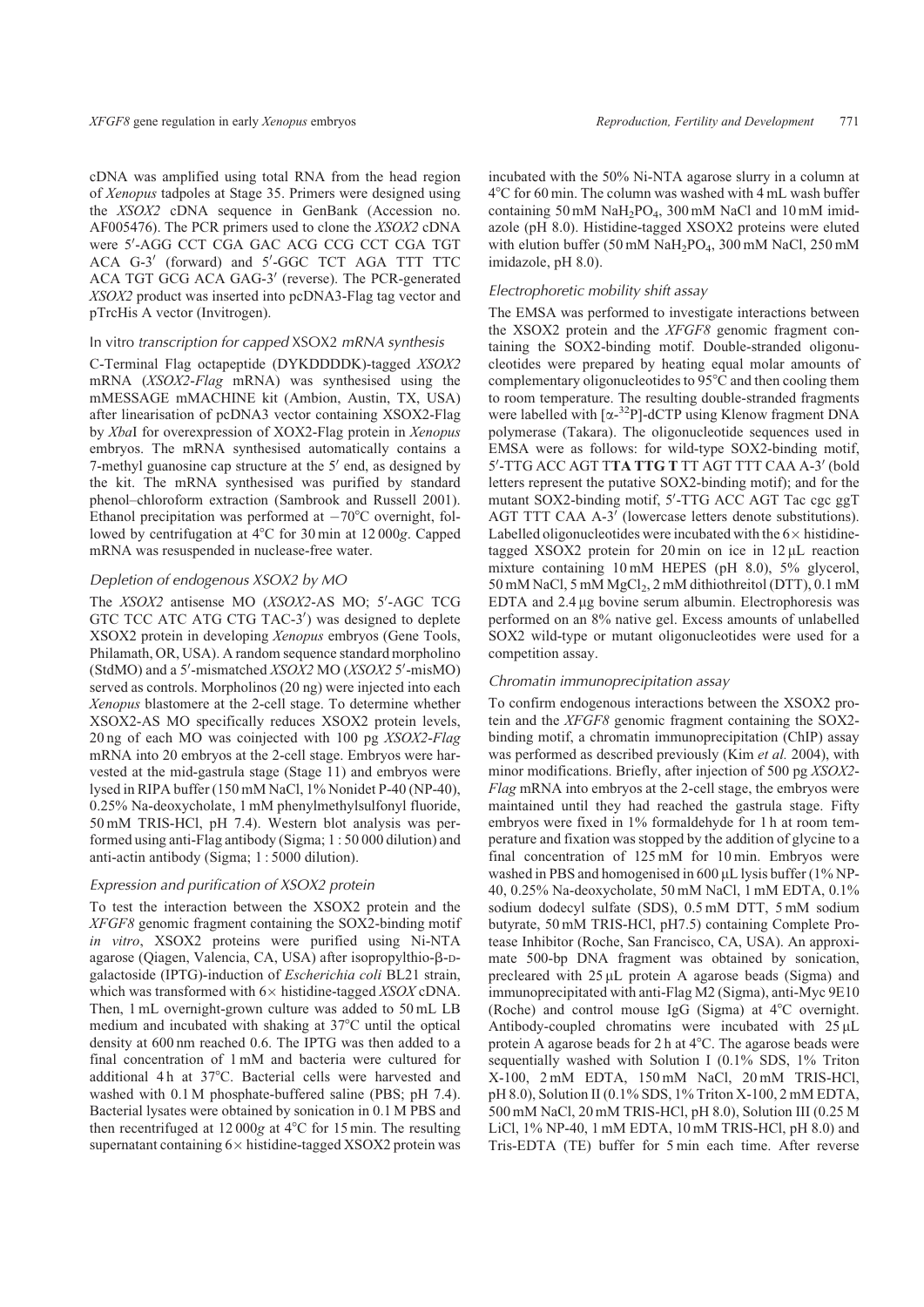cross-linking at  $65^{\circ}$ C for 4 h, the bound DNA fragments were extracted by phenol–chloroform and purified using a Qiagen column. The following PCR primers were used to amplify the region containing the SOX2-binding motif (nt  $-2814$  to  $-2432$ ) in the upstream region of the *XFGF8* gene: upstream (U), 5'-ACC ATA AAA CAG CTG GCA CA-3'; and downstream (D), 5'-CTG GAA GTG TGA AGC CCA TT-3'. The thermal cycling conditions consisted of  $58^{\circ}$ C for 30 s, followed by an initial denaturation step at  $96^{\circ}$ C for 10 min and then 35 cycles of 96°C for 30 s, 57°C for 30 s and 72°C for 30 s. Finally, 5 µL of each PCR product was resolved by 1% agarose gel electrophoresis and observed with ethidium bromide.

#### Whole-mount in situ hybridisation

To examine the spatial expression of endogenous *XFGF8* in XSOX2-depleted embryos, whole-mount *in situ* hybridisation was performed (Sambrook and Russell 2001). More than 10 embryos in each experimental group were fixed in MEMFA buffer (2 mM EGTA, 1 mM MgSO4, 3.7% formaldehyde, 0.1 mM 3-[*N*-morpholino]propanesulfonic acid (MOPS), pH 7.4). Fixed embryos were subjected to dehydration and rehydration with ascending and descending series of ethanol (25%, 50%, 75% and 100%) in 0.1% Tween-20–PBS (PBT). Embryos were subjected to prehybridisation treatment in hybridisation solution (50% formamide,  $5 \times$  standard saline citrate (SSC), 1% SDS, 50  $\mu$ g mL<sup>-1</sup> yeast tRNA, 50  $\mu$ g mL<sup>-1</sup> heparin) without riboprobe at 62°C for 2 h. Hybridisation was performed in new hybridisation solution with riboprobe at 65°C overnight. Embryos were washed three times with Solution A (50% formamide,  $4 \times SSC$ ,  $1\% SDS$ ) at  $62^{\circ}$ C for 30 min each time, followed by three washes with Solution B (50% formamide,  $2 \times$  SSC) at  $60^{\circ}$ C for 30 min each time and a final three washes with TBST (140 mM NaCl, 2.7 mM KCl, 1% Tween-20, 2 mM levamisole, 25 mM TRIS-HCl, pH 7.5) at room temperature for 30 min. After preblocking of embryos with 10% heat-inactivated sheep serum in TBST for 3 h, anti-digoxigenin (DIG) fab fragment antibody conjugated to alkaline phosphatase (Roche) were used to detect DIG-labelled riboprobe at  $4^{\circ}$ C overnight. The colour reaction proceeded with BM Purple (Roche) after 10 washes with TBST for 30 min each time. The DIG-labelled antisense *XFGF8* riboprobe was transcribed by T3 RNA polymerase (Roche) from the *Xho*I-linearised pBluescript SK(–) plasmid containing *XFGF8* cDNA using DIG RNA labelling mix (Roche). After whole-mount *in situ* hybridisation, embryos were classified according to the level of *XFGF8* mRNA expression. The same experiments were repeated three times independently.

#### Statistical analysis

Data are presented as the mean  $\pm$  s.e.m. and differences between groups were evaluated by unpaired *t*-test using Excel (Microsoft, Redmond, WA, USA).  $P \le 0.05$  was considered significant (Kurayoshi *et al.* 2007).

## **Results**

#### Structure of the upstream region of the XFGF8 gene

To explore the molecular mechanisms regulating *Xenopus FGF8* gene expression in early *Xenopus* development, we screened the *X. laevis* genomic DNA library using a 5'-UTR fragment of *XFGF8b* cDNA as a probe. As a result, a clone containing a 2.4-kb upstream region of the *XFGF8* gene was obtained and its DNA sequence was analysed. The *XFGF8* genomic fragment contained 2005 bp of a putative transcriptional regulatory region and  $417$  bp of a partial  $5'$ -UTR (see Fig. S1 available as an Accessory Publication to this paper). Previously, it was reported that promoters of human and mouse *FGF8* genes are TATA-less (Gemel *et al.* 1999; Brondani *et al.* 2002). We also found that the *Xenopus FGF8* gene lacks any sequence homology with a canonical TATA-box. Instead, an initiation element (Inr) consensus motif, namely  $YYA+1NT/AYY$ (where  $A+1$  denotes the transcriptional start site), was found approximately 710 bp upstream of the translational start site in the *XFGF8* gene (Smale 1997).

# Analysis of the upstream region of the XFGF8 gene

We first subcloned the 2.4-kb upstream region of the *XFGF8* gene into pGL2 basic luciferase vector and designated the construct  $-2715$ /Luc. As shown in Fig. 1*a*, following its injection into embryos, 2715/Luc showed strong promoter activity in developing *Xenopus* embryos compared with empty  $pGL2$  basic luciferase vector. In fact, the activity of  $-2715$ /Luc was approximately 80% that of strong CMV promoter activity, indicating that the developing *Xenopus* embryo is a suitable system for the reporter assay and that the 2.4-kb upstream region of the *XFGF8* gene may have critical *cis*-elements for *XFGF8* gene activation. To analyse the critical regulatory region, reporter constructs containing various lengths of the upstream region of the *XFGF8* gene were generated. Interestingly, reporter activities of  $-2591/Luc$ ,  $-2502/Luc$ ,  $-2428/Luc$  and 2309/Luc were markedly reduced (Fig. 1*b*). These results suggest that the region between  $nt -2715$  and  $-2591$  contains a critical regulatory element for the transcriptional activation of the *XFGF8* gene in developing *Xenopus* embryos.

#### Regulation of XFGF8 expression by XSOX2

Analysis of putative regulatory sequences using Alggen PROMO Internet-based program for the transcription factor binding site revealed the presence of two putative SOX2 transcription factor-binding motifs in the 124-bp upstream region  $(nt - 2715 to -2591)$  of the *XFGF8* gene (Fig. 2). We tested the possibility that the SOX2-binding motif may be crucial for *XFGF8* gene activation because the spatial and temporal expression patterns of *XSOX2* and *XFGF8* partially overlap in early *Xenopus* development (Fig. 3*a*; Christen and Slack 1997; Mizuseki *et al.* 1998; Wegner 1999; Hardcastle *et al.* 2000; Bylund *et al.* 2003; Nitta *et al.* 2006). To determine whether XSOX2 is required for *XFGF8* gene activation, we performed loss-of-function experiments using MOs. The specificity of the MOs was evaluated using western blot analysis after coinjection of *XSOX2*-*Flag* mRNA and the MOs into *Xenopus* embryos (Fig. 3*b*). Although the control MOs, such as StdMO and *XSOX2* 5'-misMO, did not significantly affect XSOX2-Flag expression, the *XSOX2*-AS MO resulted in a marked reduction in XSOX2- Flag protein levels (Fig. 3*b*). To test whether XSOX2 protein is involved in *XFGF8* gene activation, -2715/Luc was coinjected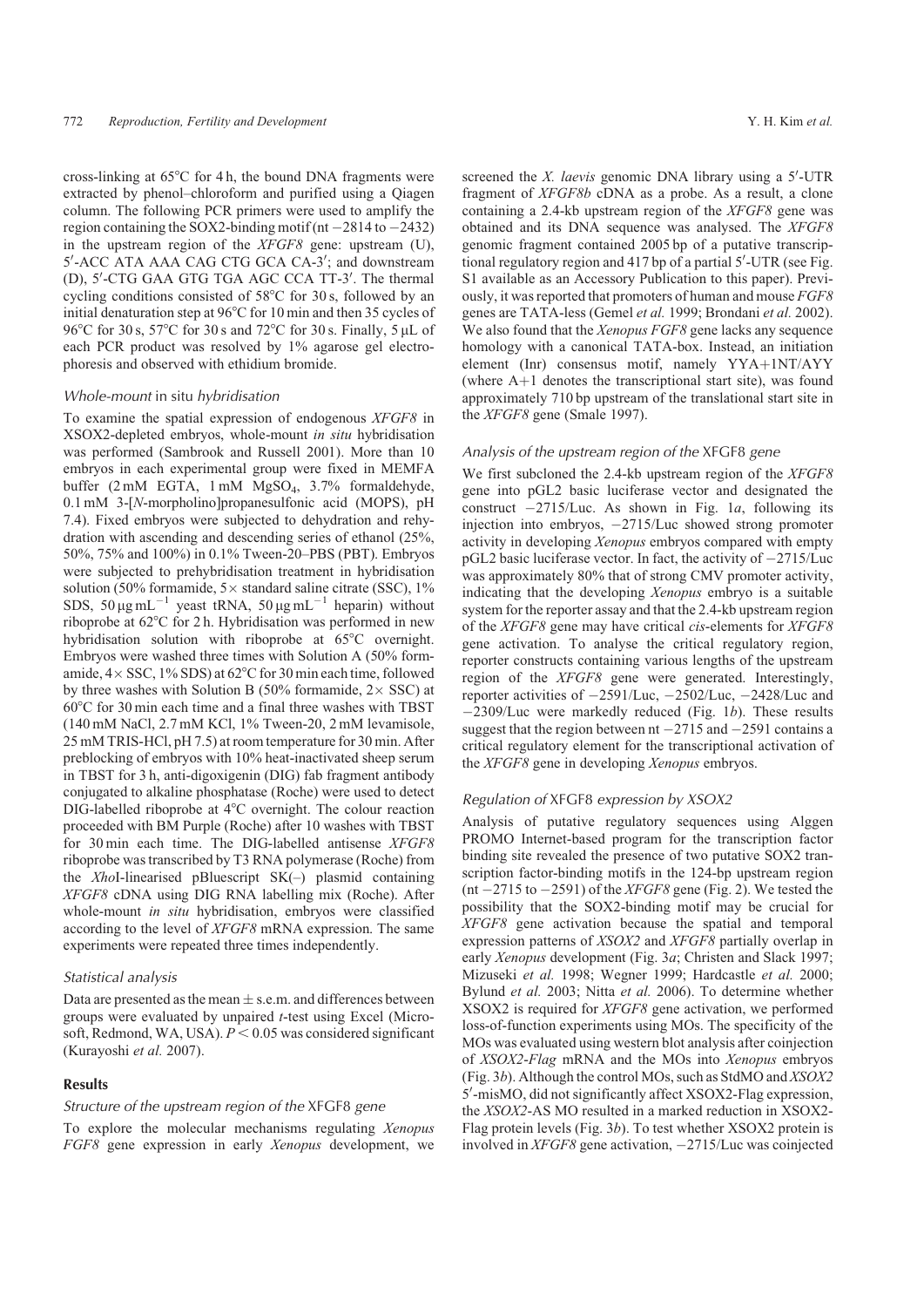

**Fig. 1.** Identification of *cis*-elements in the upstream region of the *Xenopus*fibroblast growth factor 8 (*XFGF8*) gene. (*a*) Luciferase reporter activity of the *XFGF8* gene construct containing a 2.4-kb long upstream region  $(-2715/Luc)$  was compared with that of the control reporter containing the CMV promoter in developing *Xenopus* embryos. (*b*) Decreased luciferase activity in the *XFGF8* reporter in which 124 bp of the *XFGF8* upstream region (nucleotides  $-2715$  to  $-2591$ ) was deleted. Data are the mean  $\pm$  s.e.m.  $*P < 0.05$ ,  $**P < 0.01$ .

# -2715 AGCTCACAGCTCTATTTTATTCATTGACCAGT TTATTGTTTAGTTTTCAAAGTCAAAACCTAAT CCAATTAATCCGTCTCCCACATTTCCATAGAA CCAAGCAGCCGATTGTCCCAATACACA  $-2591$

**Fig. 2.** Nucleotide sequence of the deleted 124-bp region of the *XFGF8* gene (nucleotides -2715 to -2591). Core SRY (sex-determining region Y)box 2 (SOX2) transcription factor binding sites are underlined.

into each blastomere with 20 ng *XSOX2*-antisense or control MOs. As shown in Fig. 3*c*, depletion of XSOX2 resulted in a significant decrease in reporter activity compared with control experiments (StdMo and *XSOX2 5'*-misMO), suggesting that XSOX2 upregulates *XFGF8* gene expression in developing *Xenopus* embryos.

# Direct interaction between XSOX2 protein and the SOX2-binding motif in the XFGF8 gene

To further test the physical interaction between XSOX2 protein and the putative SOX2-binding motif within the upstream region of the *XFGF8* gene, we selected one of the putative SOX2-binding motifs that showed the highest similarity with the consensus SOX2-binding motif (Fig. 2). A series of EMSA was performed using the wild-type SOX2-binding motif (nt  $-2691$  to  $-2663$ ) or the mutant oligonucleotide. The XSOX2 protein formed a complex with the  $32P$ -labelled wild-type SOX2-binding oligonucleotides (Fig. 4*a*). To determine binding specificity, a competition assay was performed using a 30- or 300-fold excess molar concentration of the unlabelled oligonucleotides. The excess unlabelled wild-type SOX2-binding oligonucleotides clearly inhibited the formation of the XSOX2– DNA complex (Fig. 4*a*). However, the excess unlabelled mutant SOX2-binding oligonucleotide only marginally reduced XSOX2–DNA complex formation (Fig. 4*b*). Furthermore, the XSOX2–DNA complex was completed absent when the EMSA was performed using <sup>32</sup>P-labelled mutant SOX2-binding oligonucleotides, indicating that XSOX2 directly and specifically interacts with the upstream region of the *XFGF8* gene via the SOX2-binding motif *in vitro* (Fig. 4*c*).

We next investigated whether XSOX2 occupies the upstream region of the *XFGF8* gene *in vivo* using the ChIP assay. Chromatin from *XSOX2*-*Flag* mRNA-injected *Xenopus*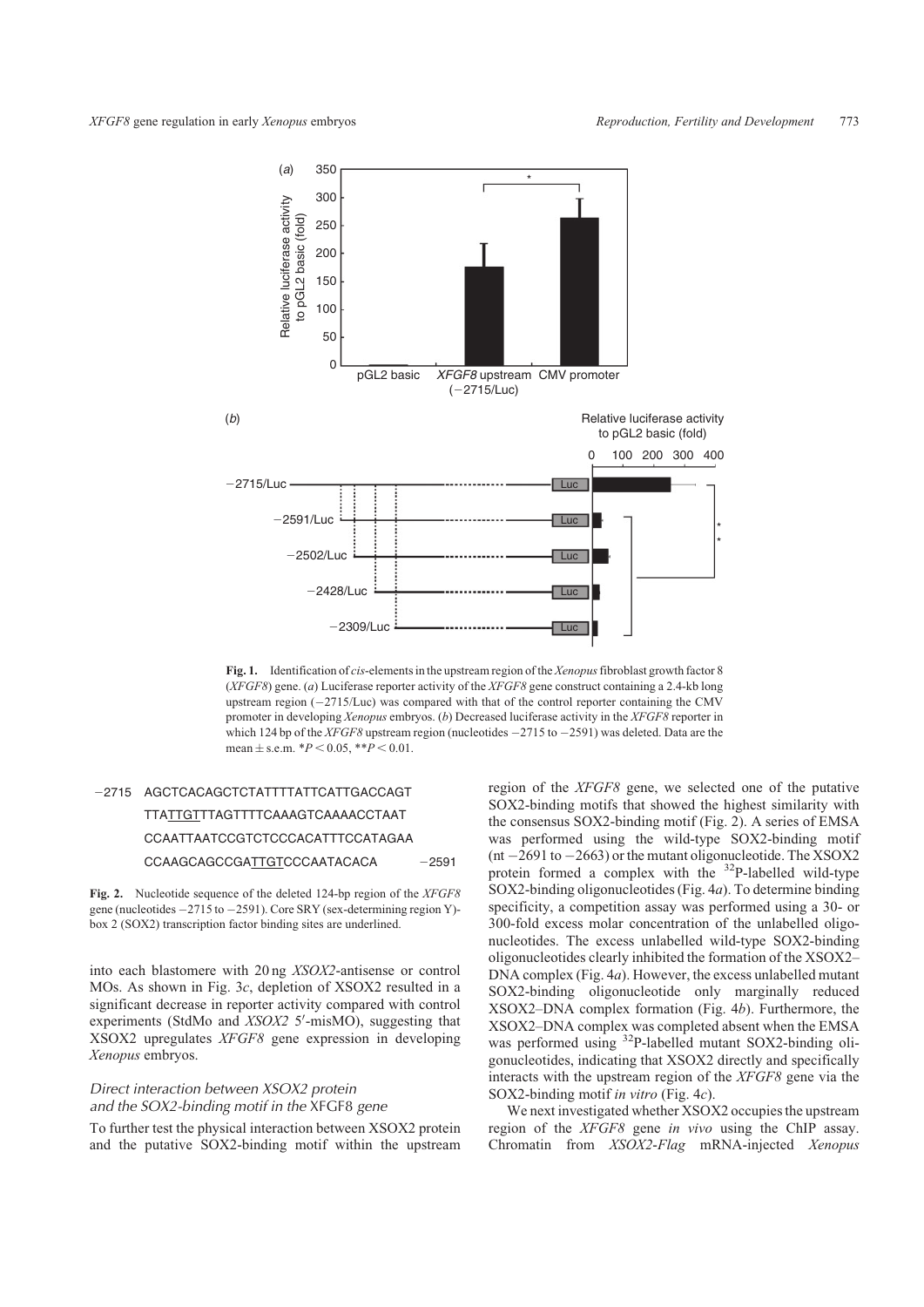#### 774 *Reproduction, Fertility and Development* Y. H. Kim *et al.*



**Fig. 3.** Regulation of *Xenopus* fibroblast growth factor 8 (*XFGF8*) gene expression by *Xenopus* SRY (sex-determining region Y)-box 2 (XSOX2). (*a*) Temporally overlapping expression patterns of *XFGF8* and *XSOX2* in developing *Xenopus* embryos. The *Xenopus ornithine decarboxylase* (*XeODC*) transcript was amplified as a control. (*b*) Specificity of the *XSOX2* MO was examined by western blot analysis using developing *Xenopus* embryos. StdMO, random sequence standard morpholino; *XSOX2* 5'-misMO, 5'-mismatched *XSOX2* MO; *XSOX2*-AS MO, *XSOX2* antisense MO. (*c*) Significantly decreased luciferase activity of the *XFGF8* reporter gene (2715/Luc) was observed in *XSOX2*-AS MO-injected *Xenopus* embryos. Data are the mean  $\pm$  s.e.m. \*\* $P < 0.01$  NF stage, Nieuwkoop and Faber stage.

embryos was immunoprecipitated with the anti-Flag antibody. As shown in Fig. 4*d*, XSOX2 binds to the upstream region of the *XFGF8* gene that contains the SOX2-binding motifs. When normal mouse IgG and anti-Myc antibodies were used as controls, weak PCR amplification was observed within any region tested (Fig. 4*d* and data not shown). These results further indicate that XSOX2 upregulates *XFGF8* gene expression via a direct interaction with the SOX2-binding motif during early *Xenopus* development.

### Role of XSOX2 in Xenopus development

We next examined the expression of endogenous *XFGF8* in XSOX2-depleted embryos using whole-mount *in situ* hybridisation. The *XSOX2*-AS or control MO (20 ng) were injected into

one of two blastomeres at the 2-cell stage. Expression of *XFGF8* on the injected side significantly decreased, particularly in the domains where both *XFGF8* and *XSOX2* were expressed, including the midbrain–hindbrain junction, auditory placode, lens placode and forebrain in the *XSOX2*-AS MO-injected blastomere (Fig. 5*a*). However, the expression of *XFGF8* was normal or negligibly changed in embryos injected with StdMO or *XSOX2* 5'-misMO (Fig. 5*a*). In fact, the whole-mount *in situ* hybridisation results revealed that 97% of *XSOX2*-AS MO-injected embryos exhibited significantly decreased *XFGF8* mRNA expression in the midbrain–hindbrain junction, auditory placode, lens placode and forebrain (Fig. 5*b*). Collectively, these results further suggest that XSOX2 is an important transcription factor for the development of the eyes, ear and brain via direct upregulation of *XFGF8* gene expression in early developing *Xenopus* embryos.

#### **Discussion**

In developing *Xenopus* embryos, *FGF8* is expressed in the neural fold, spinal cord, midbrain–hindbrain junction, optic placode, otic vesicle, facial primordia, tail tip, limb bud, somites, pharyngeal clefts, pronephros and heart mesoderm (Christen and Slack 1997; Fletcher *et al.* 2006). Based on its unique temporal and spatial expression, it has been proposed that *XFGF8* is important for the induction and patterning of the embryo during gastrulation, limb development, midbrain– hindbrain formation and myogenesis.

In the present study, we identified XSOX2 as a transcriptional activator of the *XFGF8* gene in developing *Xenopus* embryos. Previously, it had been reported that the expression pattern and function of members of the SOX family, such as the SOXB1 and the SOXE, are similar to those of *FGF8* for the induction of neuronal differentiation (Christen and Slack 1997; Mizuseki *et al.* 1998; Wegner 1999; Hardcastle *et al.* 2000; Bylund *et al.* 2003; Nitta *et al.* 2006). Whereas the SOXB1 subgroup is essential for eye development and neurogenesis (Bylund *et al.* 2003), the SOXE group plays a crucial role in neural crest development (Taylor and Labonne 2005). Because *XFGF8* is not expressed in neural crest cells, it is reasonable to assume that SOXB1 group proteins may function as potential transcriptional regulators of *XFGF8* gene expression. Among the SOXB1 group, *SOX2* is coexpressed with *FGF8* in the early neuroectoderm and developing lens of many vertebrate embryos (Christen and Slack 1997; Mizuseki *et al.* 1998; Wegner 1999; Hardcastle *et al.* 2000; Bylund *et al.* 2003; Nitta *et al.* 2006).

Our data clearly suggest that XSOX2 interacts with the SOX2-binding motif within the upstream region of the *XFGF8* gene. In addition, expression of *XFGF8* was significantly decreased in XSOX2-depleted *Xenopus* embryos, particularly in the regions where *XFGF8* and *XSOX2* expression overlap, such as the auditory placode, lens placode and forebrain. It has been reported that SOX2 is involved in mammalian eye and forebrain development. For example, SOX2 plays a role in the development of the pituitary, forebrain and eye by inhibiting b-catenin-driven gene expression (Kelberman *et al.* 2008). Furthermore, SOX2-deficient mouse embryos exhibit abnormalities in neuronal organs, including the brain and inner ear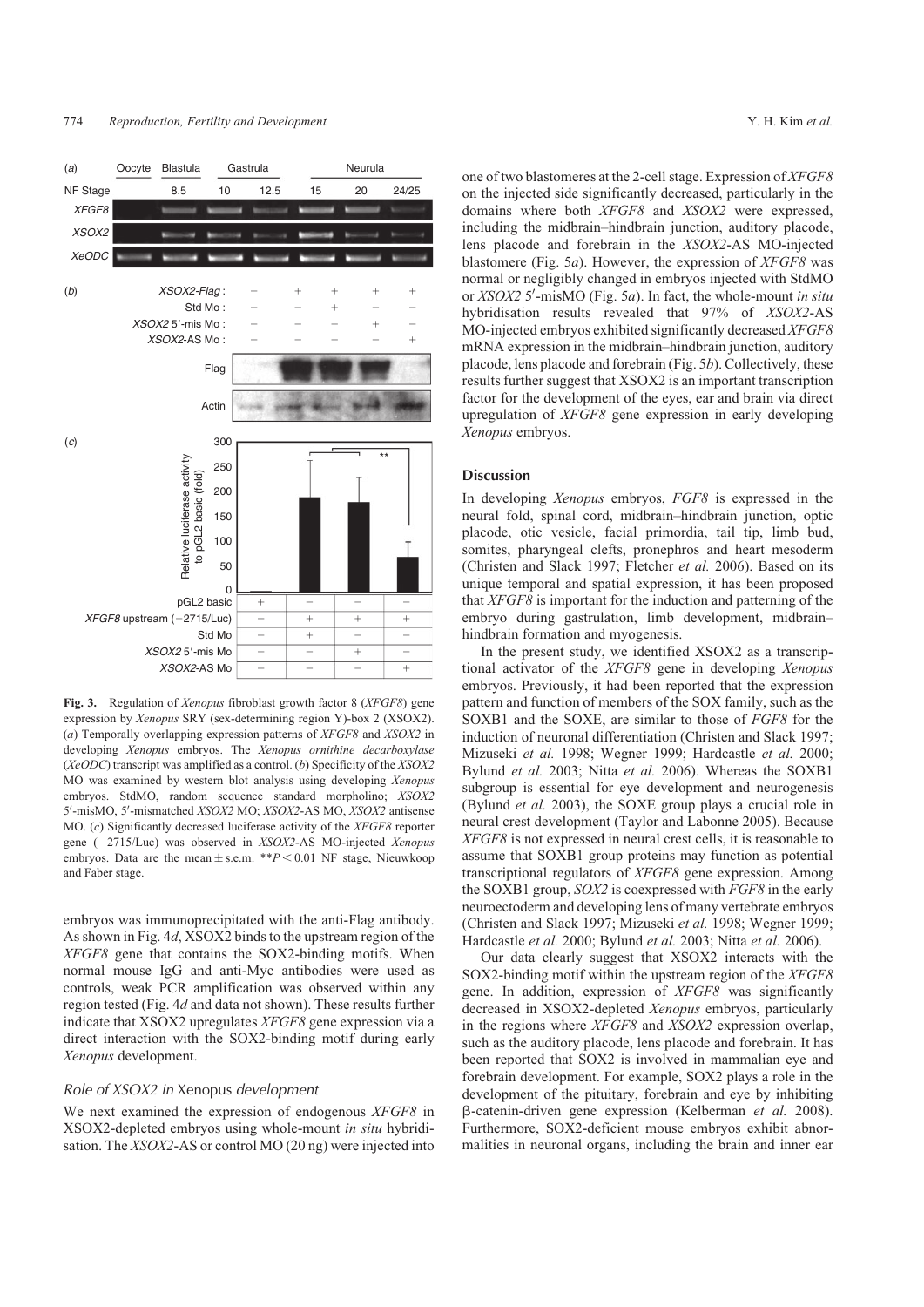*XFGF8* gene regulation in early *Xenopus* embryos *Reproduction, Fertility and Development* 775



**Fig. 4.** Direct interaction between the putative SRY (sex-determining region Y)-box 2 (SOX2)-binding motif of the *Xenopus* fibroblast growth factor 8 (*XFGF8*) gene and *Xenopus* SOX2 (XSOX2) protein. (*a*) An electrophoretic mobility shift assay showed XSOX2 protein bound strongly to the <sup>32</sup>P-labelled SOX2-binding wild-type (wt) oligonucleotide. However, XSOX2 protein–DNA complex formation (arrowhead) was decreased in the presence of excess unlabelled wt oligonucleotide. (*b*) Excess unlabelled SOX2-binding mutant (mut) oligonucleotide marginally decreased XSOX2 protein–DNA complex formation (arrowhead). (*c*) The XSOX2 protein did not interact with the <sup>32</sup>P-labelled SOX2-binding mutant (mut) oligonucleotide. (*d*) The XSOX2 protein binds to the upstream region of the *XFGF8* gene *in vivo* in developing *Xenopus* embryos. Soluble chromatin from the *XSOX2*-*Flag* mRNA-injected embryos was immunoprecipitated with the anti-Flag antibody. The upstream region of the *XFGF8* gene that contains the SOX2-binding motif was amplified by polymerase chain reaction.

(Miyagi *et al.* 2008; Puligilla *et al.* 2010). Abnormal eye and brain development has also been observed in SOX2 or FGF8 MO-injected zebrafish embryos (Pujic *et al.* 2006; Okuda *et al.* 2010). These reports further support our findings that decreased *XFGF8* expression may be responsible for abnormal ear, eye and forebrain development in XSOX2-depleted *Xenopus* embryos.

However, we cannot exclude the possibilities that *XFGF8* expression is also regulated by other factors. It has been demonstrated that Engrailed, Pbx1, RARs and Pax2a play an important role in the regulation of *FGF8* expression (Gemel *et al.* 1999; Brondani *et al.* 2002; Inoue *et al.* 2008). In fact, the spatial expression of the 2.4-kb upstream region of the *XFGF8* gene-driven luciferase  $(-2715/Luc)$  was much broader than that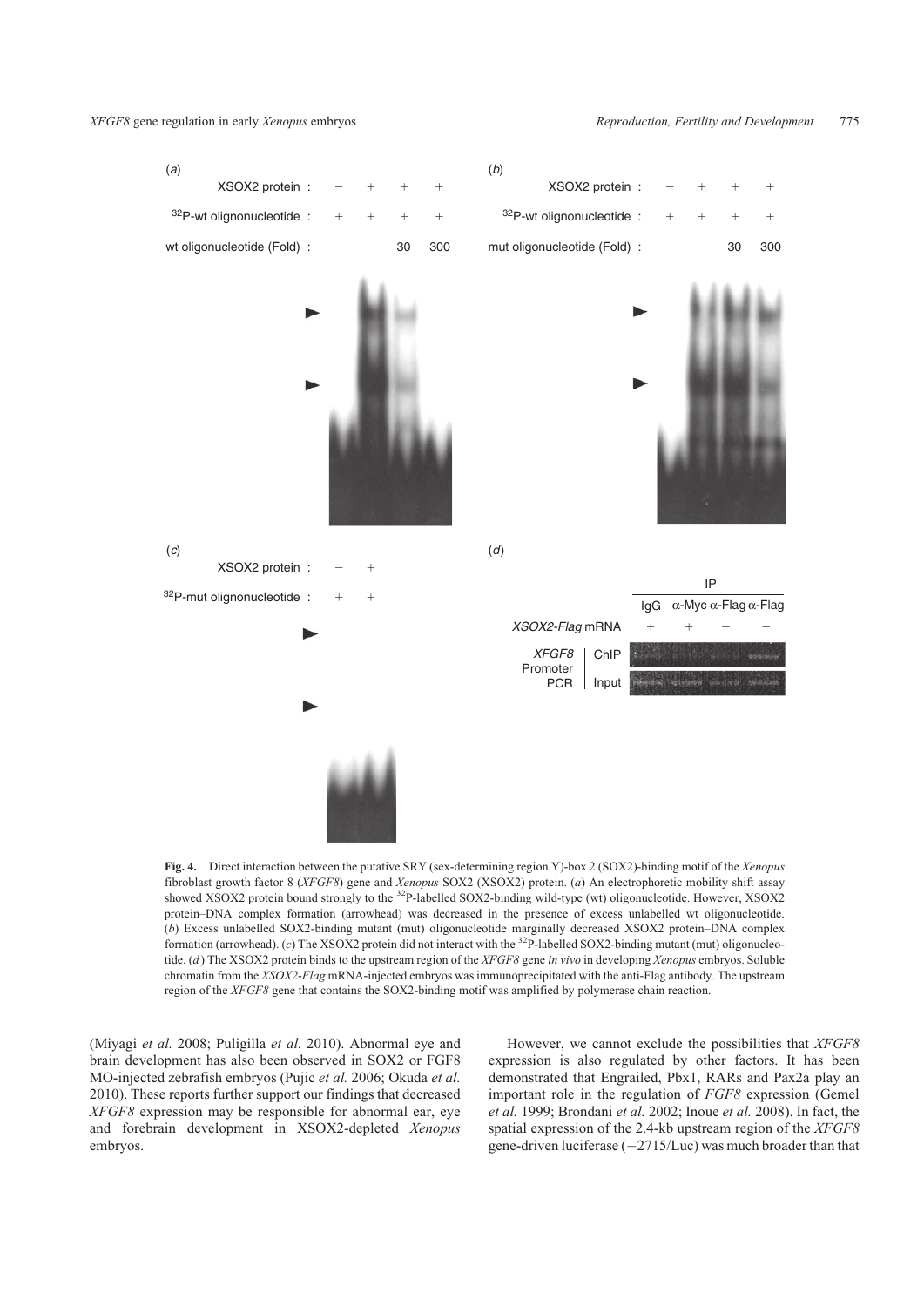

**Fig. 5.** Effect of *Xenopus* SRY (sex-determining region Y)-box 2 (XSOX2) depletion on *Xenopus*fibroblast growth factor 8 (*XFGF8*) gene expression in early *Xenopus* development. (*a*) Morpholino oligonucleotides (MO) were injected into one blastomere of 2-cell stage *Xenopus* embryos. Expression of *XFGF8* was assessed by whole-mount *in situ* hybridisation. Decreased *XFGF8* expression was noted in the midbrain–hindbrain junction (MHB), auditory placode (ap), lens placode (lp) and forebrain (FB) in *XSOX2* antisense MO (*XSOX2*-AS)-injected sides. The red arrow indicates the side in which MO were injected. (*b*) A decreased in the number of embryos with normal *XFGF8*mRNA expression is evident in *XSOX2*-AS injected *Xenopus* embryos. StdMO, random sequence standard morpholino; *XSOX2* 5'-misMO, 5'-mismatched *XSOX2* MO. Data are the mean  $\pm$  s.e.m. \*\* $P < 0.01$ .

of endogenous *XFGF8* gene (see Fig. S2). These results indicate that the presence of additional regulatory elements or enhancers may be required for proper *XFGF8* expression in the developing *Xenopus* embryo. Furthermore, it may be reasonable to postulate that XSOX2 regulates *XFGF8* gene expression in the presence of other molecules such as homeodomain, zinc finger and basic– loop–helix, as well as leucine zipper proteins (Ambrosetti *et al.* 1997; Kamachi *et al.* 1999;Wissmuller *et al.* 2006). Collectively, the identification of other molecules that regulate *XFGF8* gene expression together with XSOX2 and additional regulatory elements will further clarify the mechanisms responsible for the regulation of *XFGF8* gene expression during early *Xenopus* development.

# Acknowledgements

The authors are grateful to S. J. Kim and C. Y. Yeo for valuable scientific suggestions. The authors thank S. Hunt, G. R. Lee, J. J. Kim, and J. Lee for help with manuscript preparation and H. S. Lee for advice about the EMSA. This work was supported by a 2010 Research Grant of Sogang University (to WSK). This work was also supported by the Basic Science Research Program through the National Research Foundation of Korea (NRF) funded by the Ministry of Education, Science and Technology (20090087964) and

Priority Research Centres Program through the NRF funded by the Ministry of Education, Science and Technology (2009–0093822; to BGJ).

#### References

- Agius, E., Oelgeschlager, M., Wessely, O., Kemp, C., and Robertis, E. M. (2000). Endodermal Nodal-related signals and mesoderm induction in *Xenopus*. *Development* **127**, 1173–1183.
- Ambrosetti, D. C., Basilico, C., and Dailey, L. (1997). Synergistic activation of the fibroblast growth factor 4 enhancer by Sox2 and Oct-3 depends on protein–protein interactions facilitated by a specific spatial arrangement of factor binding sites. *Mol. Cell. Biol.* **17**, 6321–6329.
- Böttcher, R. T., and Niehrs, C. (2005). Fibroblast growth factor signaling during early vertebrate development. *Endocr. Rev.* **26**, 63–77. doi:10.1210/ER.2003-0040
- Brondani, V., Klimkait, T., Egly, J. M., and Hamy, F. (2002). Promoter of FGF8 reveals a unique regulation by unliganded RARalpha. *J. Mol. Biol.* **319**, 715–728. doi:10.1016/S0022-2836(02)00376-5
- Bylund, M., Andersson, E., Novitch, B. G., and Muhr, J. (2003). Vertebrate neurogenesis is counteracted by Sox1–3 activity. *Nat. Neurosci.* **6**, 1162–1168. doi:10.1038/NN1131
- Christen, B., and Slack, J. M. (1997). FGF-8 is associated with anteroposterior patterning and limb regeneration in *Xenopus*. *Dev. Biol.* **192**, 455–466. doi:10.1006/DBIO.1997.8732